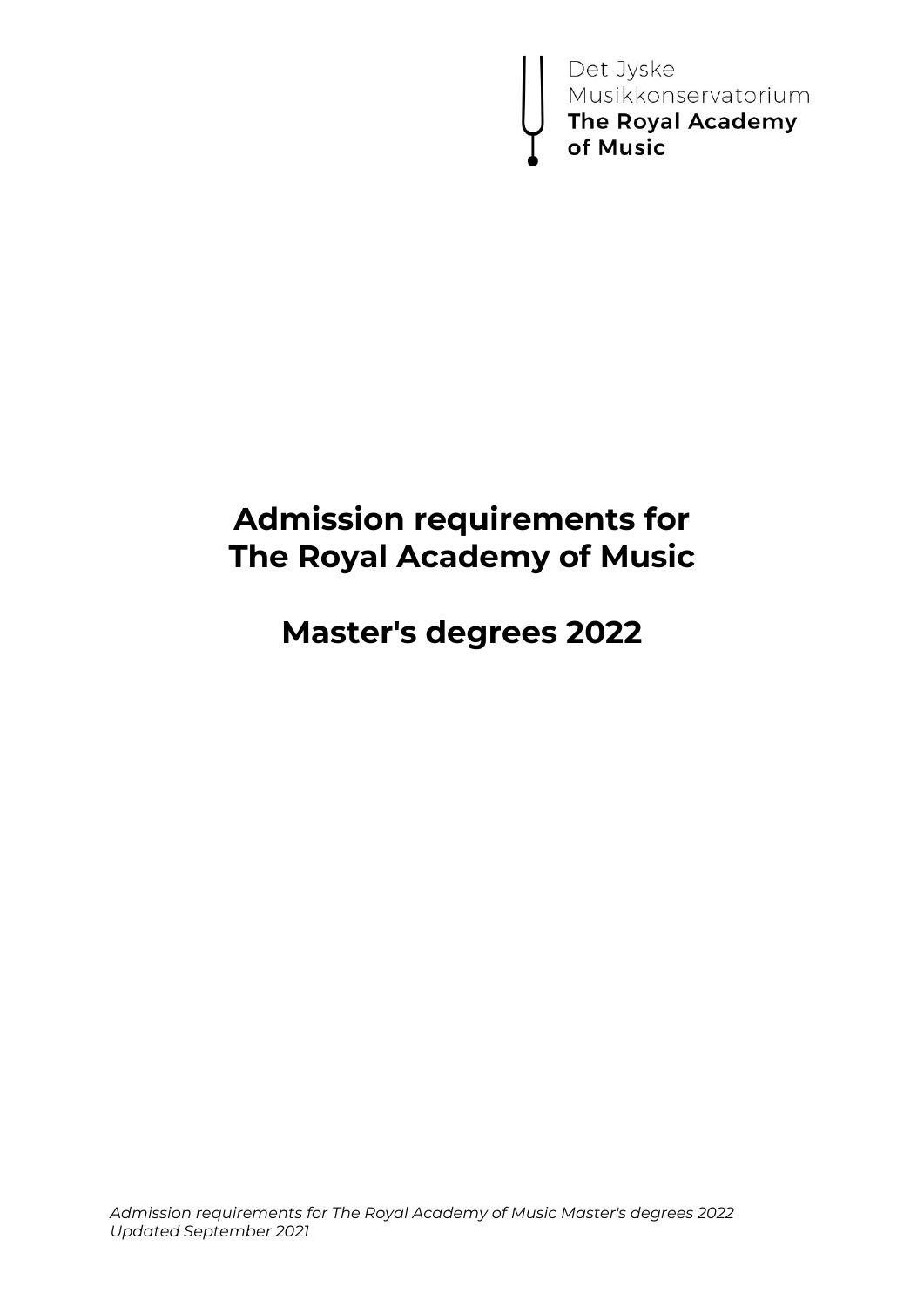# **Welcome to The Royal Academy of Music**

At The Royal Academy of Music (RAMA), we place the individual musician and the development of the special talent at the very centre of our work, and we are serious about both genre and musical variety and plurality.

Overall speaking, we educate our students for what we call artistic citizenship. This means that we teach all the skills needed to work in the world of music. At the same time, it means that education focuses on how you can create value within the areas of art, civil society and market as an artist or teacher. And above all, we help you to find the artistic expression that your talent provides.

The programmes are created in such a way that you from your 1st year of studies can influence the skills and professional competences that is to characterise your education. The opportunity to select skills and professional competences intensifies during the course of an education.

#### **Unique surroundings**

RAMA has departments in both Aarhus and Aalborg. This means that we have a broad network in the regions and in Denmark as such. We collaborate with festivals, professional ensembles, music schools, universities and many others concerning internships, concerts, research and teaching. In this area, we also place variety and plurality at the centre of our programmes.

In Aarhus we reside in Musikhuset (The Concert Hall) and in Aalborg we reside in Musikkens Hus (House of Music). At both locations, we share the buildings with other important music institutions. We have state-of-the-art sound studios, fantastic concert halls with modern technology as well as modern teaching and rehearsal rooms especially build for the academy. Our buildings are located in the middle of two of the largest Scandinavian cities offering education, with a very lively study environment and a wide-ranging and attractive music life.

#### **Vision and cooperation**

RAMA is an international music academy in a globalised world. We collaborate closely with leading music academies around the world and have a large network at both teacher level and institution level. Our partners come from Europe, the Middle East, Asia, the United States and Africa, and we help you to meet that world in order to study, whether you want to go to Berlin, New York or somewhere else. At The Royal Academy of Music, you will meet many young foreign musicians studying here, and we have guest teachers from all over the world affiliated with the academy. Besides the scheduled classes, we organise many projects, symposia, internships in "the real world", master classes and student concerts every year. The daily classes are both within the individual subject areas and across subjects and musical genre. The opportunity to immerse yourself in your own subject area and, at the same time, be acquainted with other genres is what gives the academy a particularly rich and creative study environment.

The daily classes are both within the individual subject areas and across subjects and musical genres.

Claus Olesen *Principal*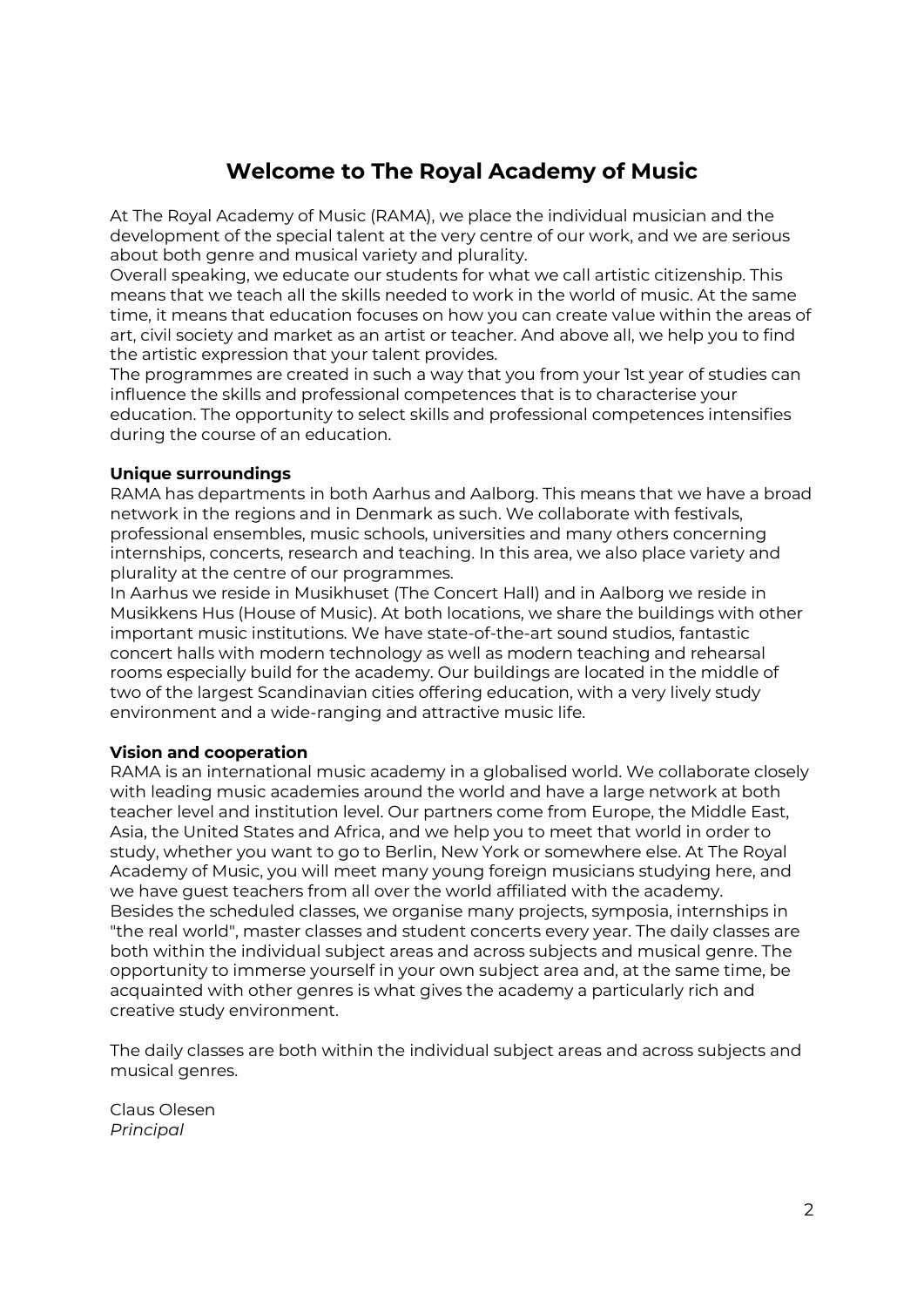# **Content**

| 1 General information about admission for a Master's degree  4    |  |
|-------------------------------------------------------------------|--|
|                                                                   |  |
|                                                                   |  |
|                                                                   |  |
|                                                                   |  |
|                                                                   |  |
|                                                                   |  |
| 2 Admission requirements for a Master's degree in Music  6        |  |
|                                                                   |  |
|                                                                   |  |
|                                                                   |  |
|                                                                   |  |
|                                                                   |  |
|                                                                   |  |
|                                                                   |  |
|                                                                   |  |
|                                                                   |  |
|                                                                   |  |
|                                                                   |  |
|                                                                   |  |
|                                                                   |  |
|                                                                   |  |
| 4.2 Master's degree in Rhythmic Music, Music Teacher (Aarhus)15   |  |
| 4.3 Master's degree in Music, General Music Education (Aarhus) 16 |  |
|                                                                   |  |
|                                                                   |  |
|                                                                   |  |
|                                                                   |  |
|                                                                   |  |
|                                                                   |  |
|                                                                   |  |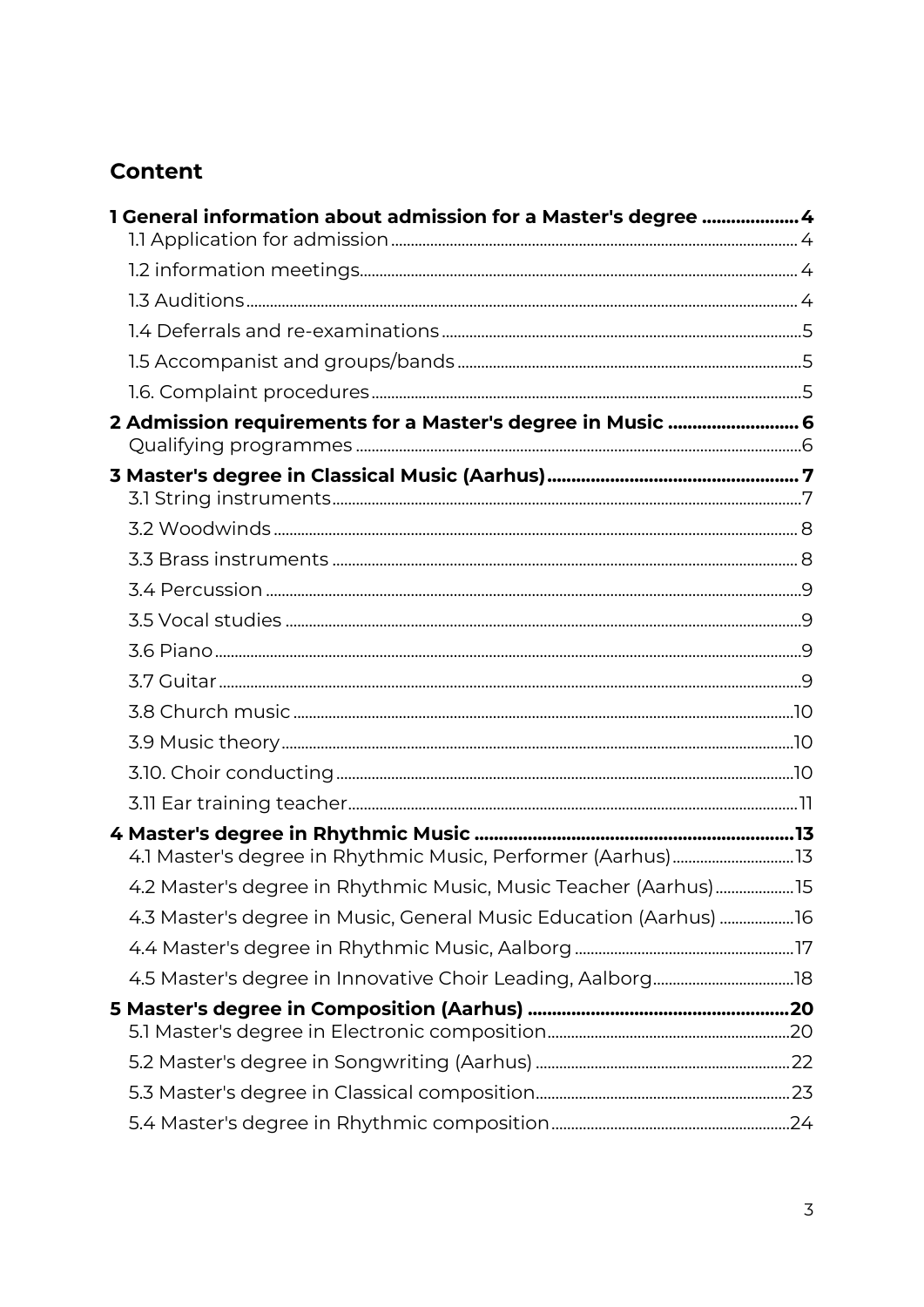# <span id="page-3-0"></span>**1 General information about admission for a Master's degree**

# <span id="page-3-1"></span>**1.1 Application for admission**

Application for admission must be via the academy website: [www.musikkons.dk.](http://www.musikkons.dk/) Information about the individual courses, including the relevant study programmes and curriculums, may be found at the website of the Royal Academy of Music.

Applicants for the Master programmes at the academy must pay a fee of DKK 500 for the audition. This fee partly covers expenses in connection with the conduct of the audition and is non-refundable unless the application is cancelled **before** the application deadline 01 December.

The application is not valid until the payment has been made.

Application deadline is 01 December 2021 at 12.00.

If the deadline is a Saturday, Sunday or holiday, the deadline is moved to the first coming weekday at 12.00.

# <span id="page-3-2"></span>**1.2 information meetings**

The Royal Academy of Music arranges information meetings about the degree courses every year. During the meetings, details about the course content will be explained and there will be time for questions, e.g. about the audition.

You may find further information about the information meetings at the academy website.

# <span id="page-3-3"></span>**1.3 Auditions**

Auditions take place in January and February 2022.

The auditions are evaluated according to the 7-point grading scale.

Normally, The Royal Academy of Music is not able to accept all qualified applicants. The acceptance process first and foremost emphasises the result of the audition, but other things must be considered as well, e.g. special needs in the music world and the consideration of a meaningful mix of instruments and voices for ensemble playing.

For the Rhythmic courses, the following applies: if an applicant applies and is qualified for more than one course, The Royal Academy of Music reserves the right to decided which of the courses, the applicant will be accepted at.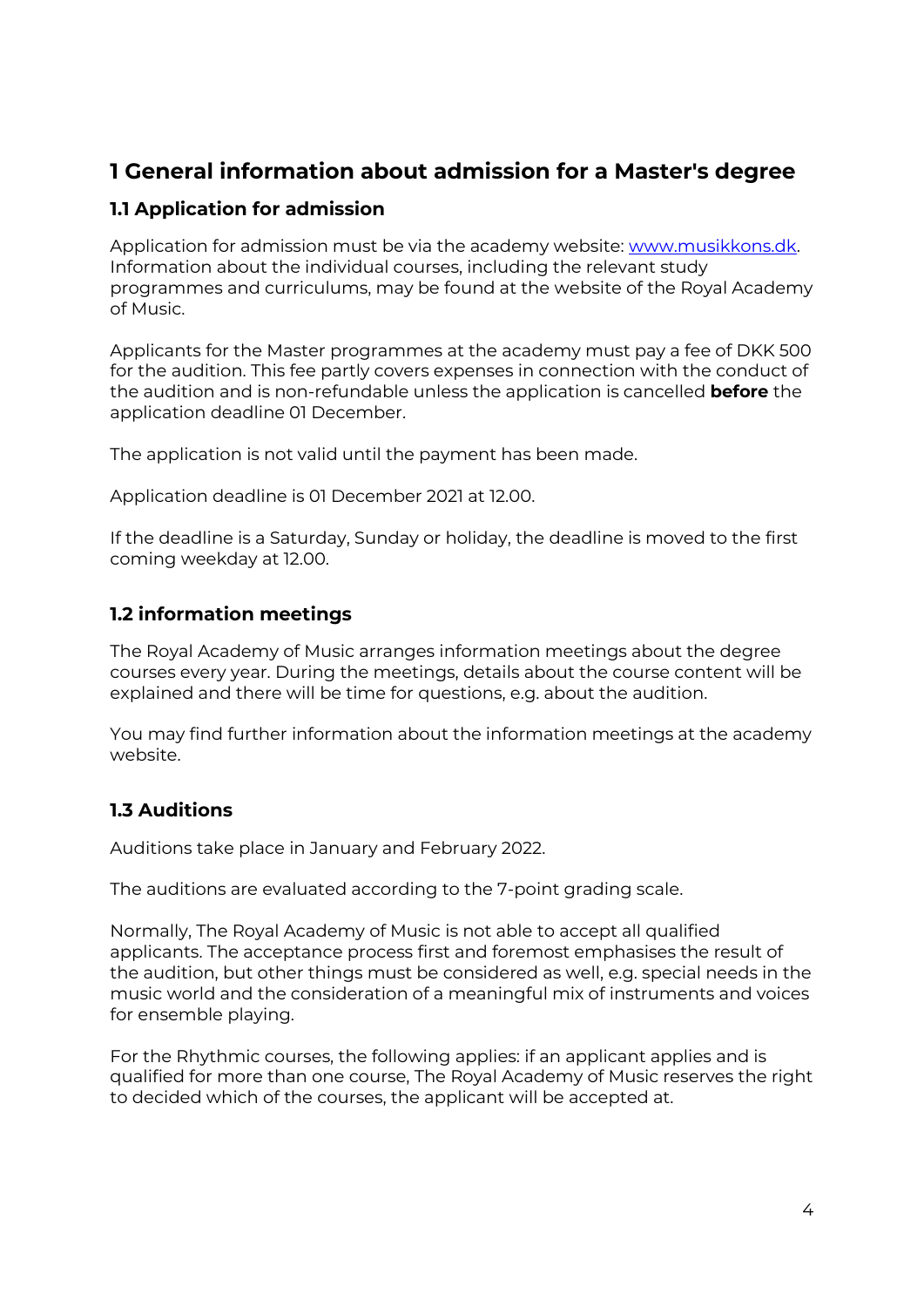# <span id="page-4-0"></span>**1.4 Deferrals and re-examinations**

If an applicant is prevented from attending the audition due to illness, a deferral is offered. The prerequisite for a deferral is a submitted medical report no later that three days after the original audition.

Please note that the application fee of DKK 500 is not refunded in connection with illness.

Deferrals are planned by The Royal Academy of Music immediately after the auditions.

# <span id="page-4-1"></span>**1.5 Accompanist and groups/bands**

Applicants must bring their own accompanist(s), groups and bands unless otherwise described in the admission requirements. The Royal Academy of Music may be able to help out by referring to one of the academy accompanists. The expenses for the accompanist is to be held by the applicant.

# <span id="page-4-2"></span>**1.6. Complaint procedures**

A complaint in connection with the audition must be submitted to the academy no later than two weeks after the announcement of the result. For further information, please see the Executive Order about music educational programmes at the Music Academies and the Opera Academy (no. 833 of 23 June 2017) and the Executive Order about treatment of complaints about tests and examinations at the Music Academies and the Opera Academy (no. 616 of 05 May 2015).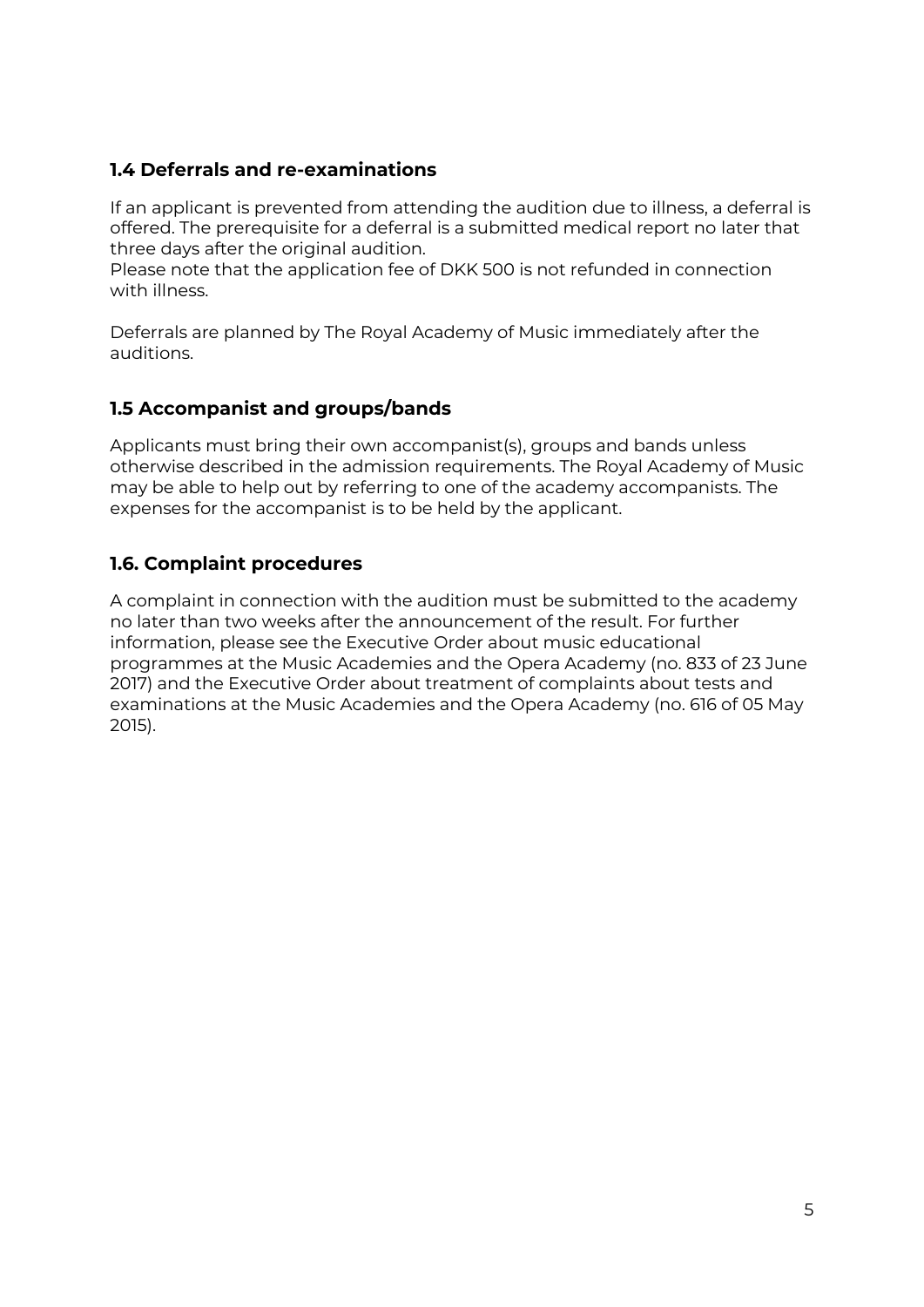# <span id="page-5-0"></span>**2 Admission requirements for a Master's degree in Music**

The aim of the Master's degree is to build on the student's Bachelor degree with further studies within the creating and performing music, within teaching music and other relevant subject areas.

# <span id="page-5-1"></span>**Qualifying programmes**

A passed relevant Bachelor degree is a prerequisite for acceptance to a Master's programme at The Royal Academy of Music.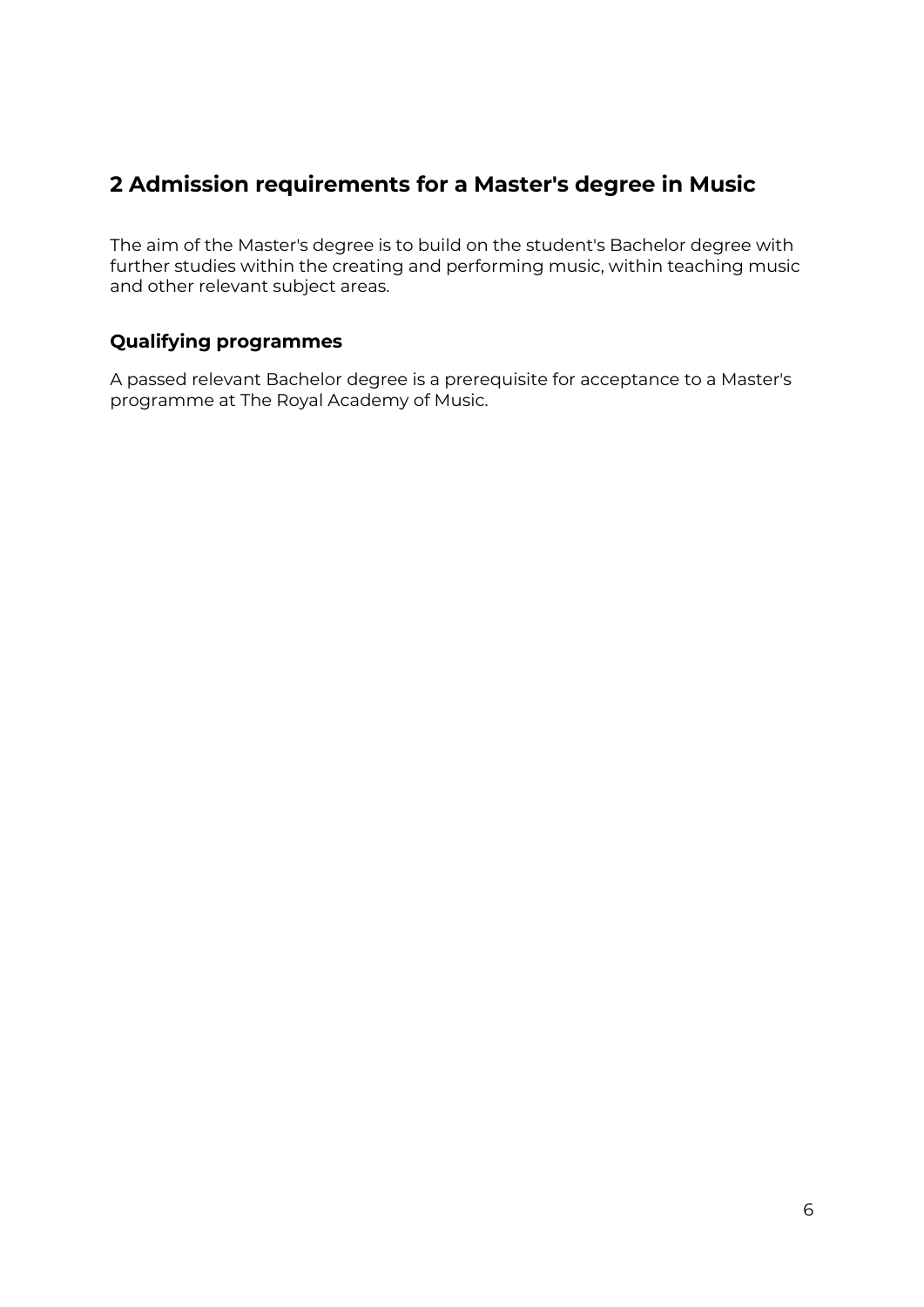# <span id="page-6-0"></span>**3 Master's degree in Classical Music (Aarhus)**

The following requirements apply to all courses for a Master's degree in Classical music.

Applicants with a Bachelor degree from The Royal Academy of Music only have sit an audition, if they apply for admission to a Performers' course or wish to change their main subject/instrument.

#### **Classical programmes**

The applicant must prepare the below-mentioned pieces for the audition. Duration of the audition in main instrument/vocal studies: about 20 minutes. The applicant decides which pieces may have to be shortened in order to stay within the time limit.

If the applicant applies for a pedagogical master's programme, a short interview about their pedagogical qualifications and interest will be conducted. The interview will be held immediately after the audition in own skills.

#### **Evaluation criteria**

The evaluation should reflect the applicant's possibility to reach the objectives of the education in question.

# <span id="page-6-1"></span>**3.1 String instruments**

#### **Violin**

• Ist movement from one of the following concertos with cadenza: W. A. Mozart: K. 216 G Major, K. 218 D Major, K. 219 A Major

*or*

N. Paganini: One of the 24 Capricci Opus 1

*or*

H. Wieniawski: One Etude-Caprice from Opus 18

A self-chosen piece

### **Viola**

- Ist movement from Stamitz Concerto in D major
- A self-chosen piece

### **Cello**

- Ist movement from a Haydn concerto with cadenza
- A self-chosen piece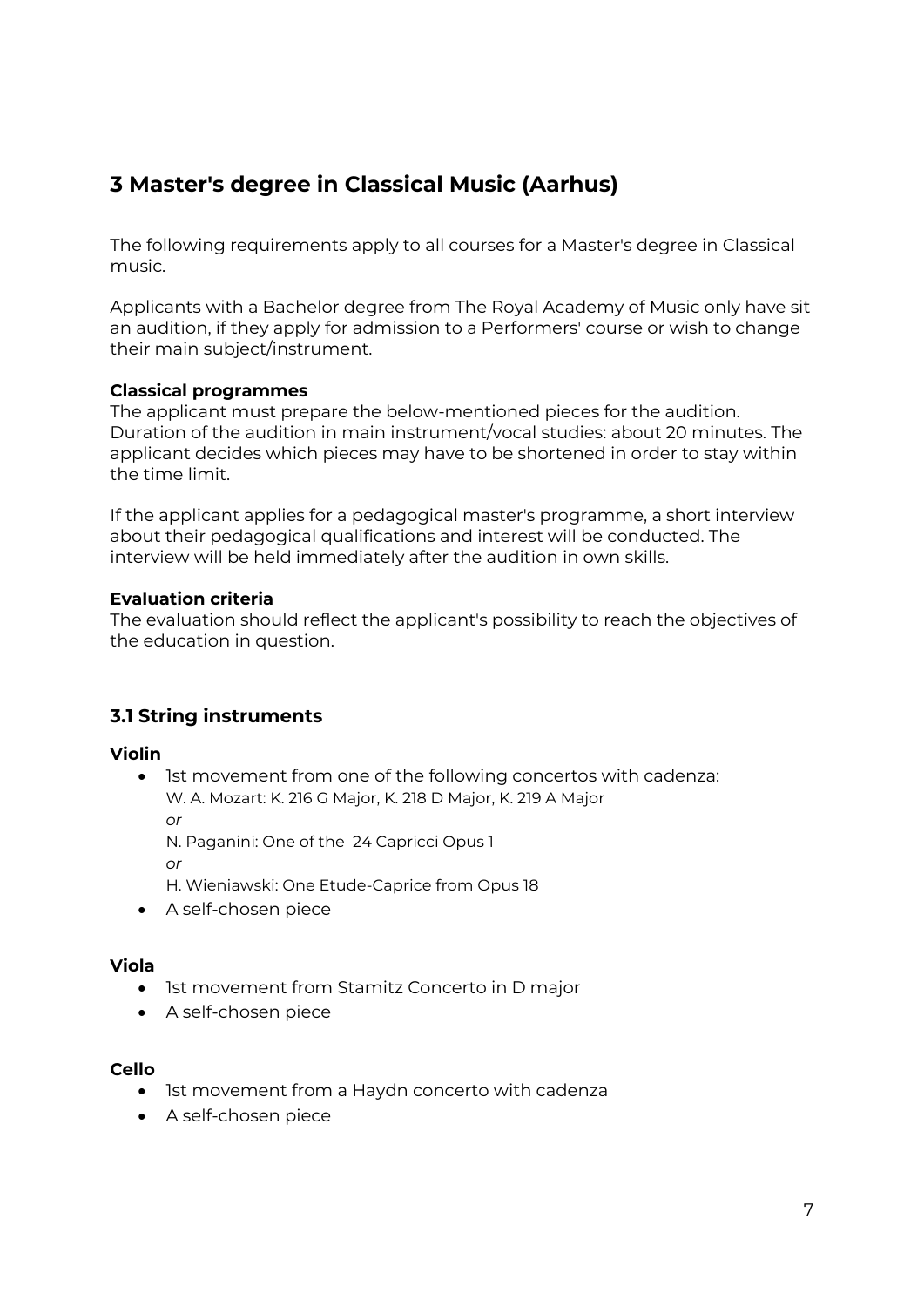#### **Double bass**

- Ist movement from Dittendorf concerto with cadenza
- A self-chosen piece

### <span id="page-7-0"></span>**3.2 Woodwinds**

#### **Flute**

- Ist movement from Mozart's Flute Concerto in G major with cadenza
- A self-chosen piece

#### **Oboe**

- Ist movement from Mozart's Oboe Concerto in C major with cadenza
- A self-chosen piece

#### **Clarinet**

- Ist movement from Mozart's Clarinet Concerto in A major (no cadenza)
- A self-chosen piece

#### **Bassoon**

- Ist movement from Mozart's Bassoon Concerto in Bb major with cadenza
- A self-chosen piece

#### **Saxophone**

- Glazunov's Concerto for Saxophone up to and including the cadenza
- A self-chosen piece

#### <span id="page-7-1"></span>**3.3 Brass instruments**

#### **Horn**

- Ist movement from one of Mozart's Horn Concertos
- A self-chosen piece

#### **Trumpet**

- Ist movement of Haydn's Concerto for Trumpet
- A self-chosen piece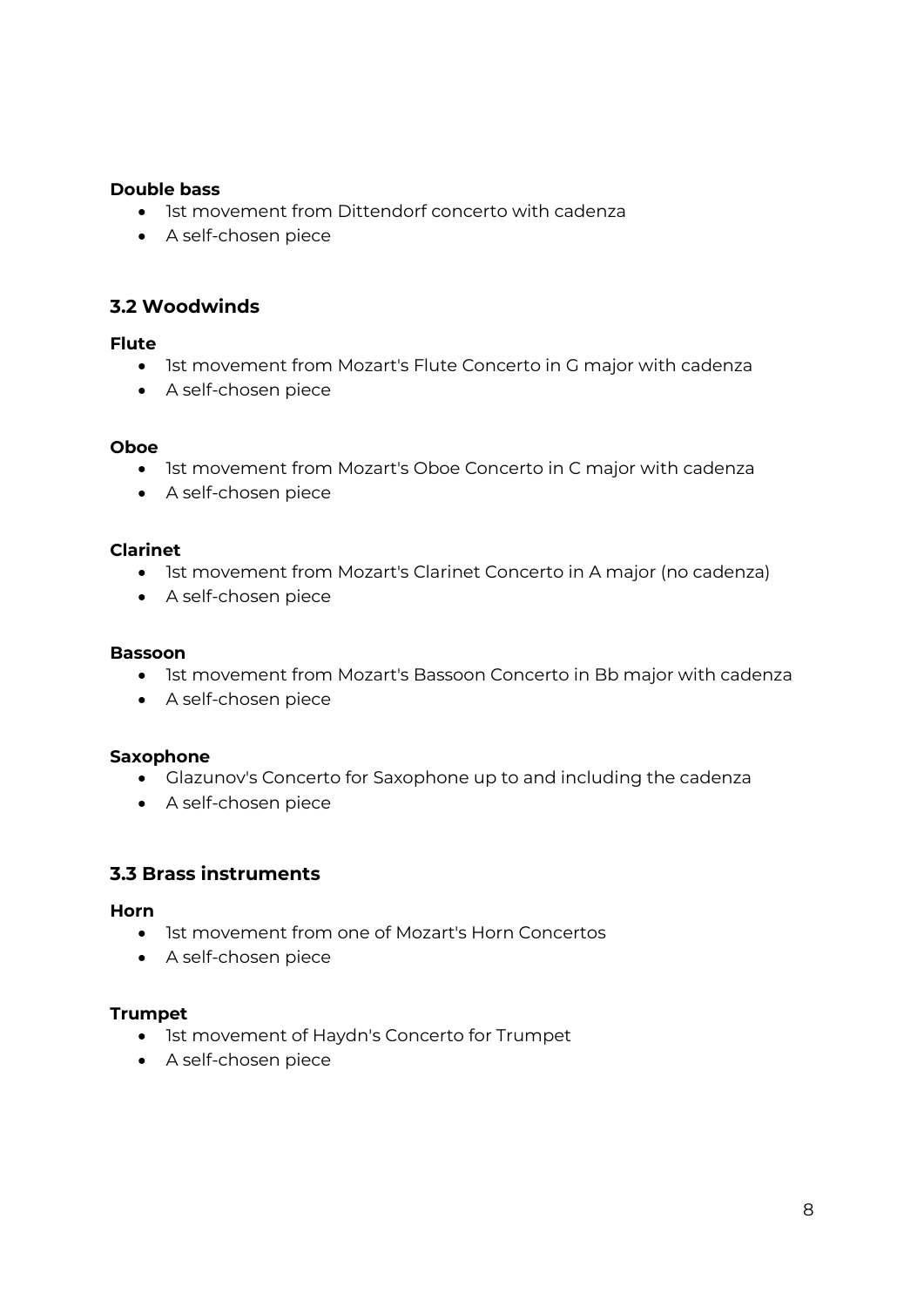#### **Trombone (tenor)**

- Ist movement of Ferdinand David's trombone concerto or a piece of similar difficulty
- A self-chosen piece

#### **Trombone (bass)**

- Lebedev: Concerto up to and including the cadence
- A self-chosen piece

#### **Tuba**

- Ist movement from Ralph Vaughan Williams' Concerto for Tuba
- A self-chosen piece

# <span id="page-8-0"></span>**3.4 Percussion**

- A self-chosen piece for keyboard instrument
- A self-chosen piece for snare drum
- A self-chosen piece for multi percussion

# <span id="page-8-1"></span>**3.5 Vocal studies**

- An aria from an opera/oratorio
- A recitative
- A song/romance by a Danish composer with Danish lyrics
- A lied with German, French or English lyrics
- A work composed after 1960

### <span id="page-8-2"></span>**3.6 Piano**

- A movement from a Beethoven sonata
- A romantic piece
- A work composed after 1960

# <span id="page-8-3"></span>**3.7 Guitar**

- One or more movements from the Baroque or Renaissance periods
- A work from the Classical or Romantic period
- A work/a movement composed after 1900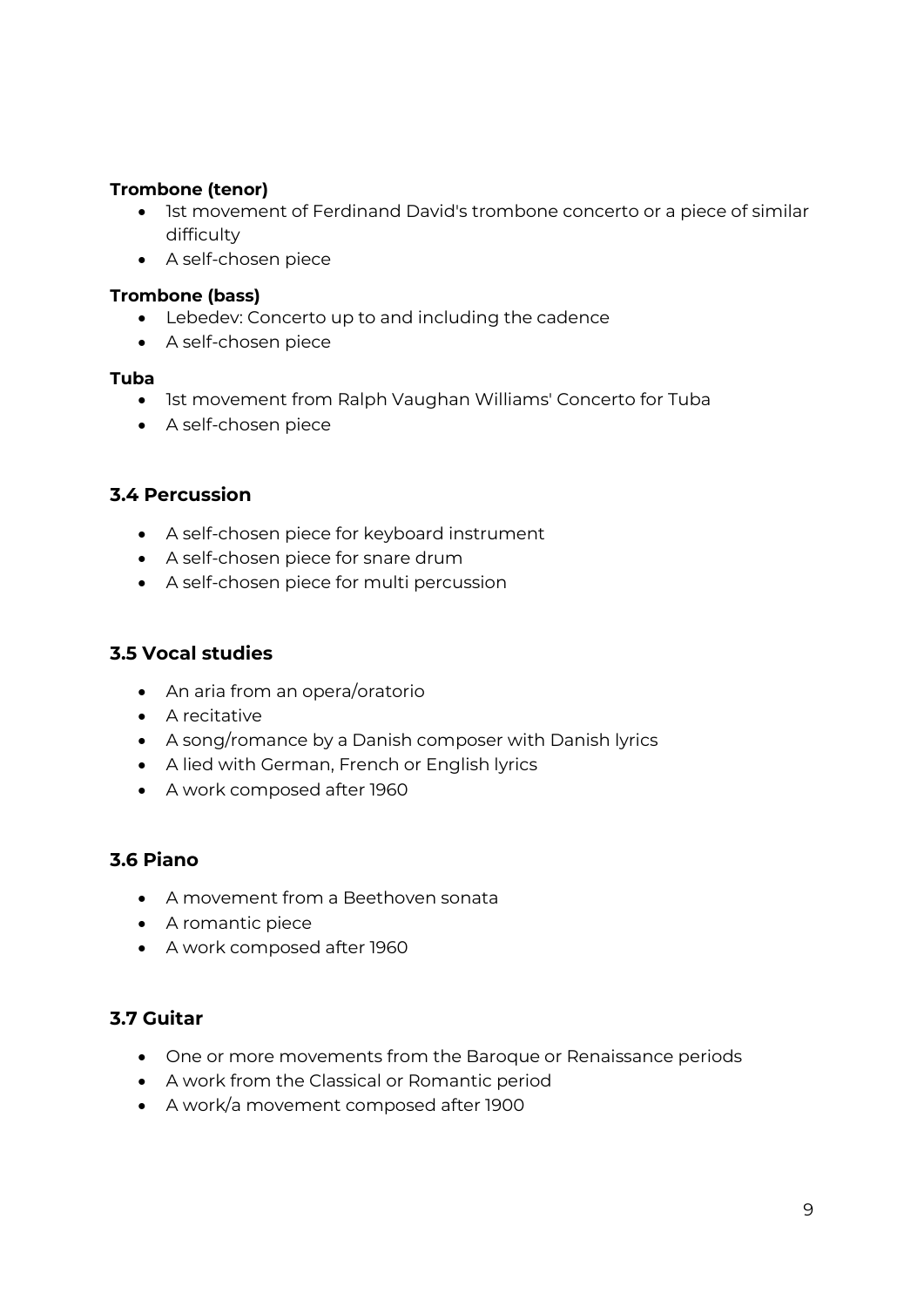# <span id="page-9-0"></span>**3.8 Church music**

- A movement from the Baroque
- A romantic piece
- A work/a movement composed after 1900

# <span id="page-9-1"></span>**3.9 Music theory**

Admission requirement is a Bachelor in Music Theory (or similar).

For the audition, you must submit 2 different music theoretical assignments (e.g. about composition methods, account for a theory/analysis method or teaching material) documenting that your skill level is equivalent to a Bachelor degree in Music Theory.

The applicant is called in for an interview about the assignments. Duration of the interview: about 30 followed by a 15 minute evaluation.

# <span id="page-9-2"></span>**3.10. Choir conducting**

- **Conducting**
	- o Performance conducting (without comments) of a vocal ensemble in a familiar piece.
	- o Rehearsal of and musical work with a choir piece of similar difficulty to e.g. Benjamin Britten "Prayer I". Emphasis is placed on methodology, use of piano, conducting, textual understanding, communication and interpretation. Max. 25 minutes for this part.

Applicants will be informed of the work a week prior to the audition.

- **Piano**
	- o Sight-reading of a SATB movement notated in 4 lines. Difficulty as e.g. Felix Mendelssohn-Bartholdy "Abschied vom Walde".
- **Singing**
	- o A song or a lied to be sung with (possibly own) accompaniment. Applicants organise their own accompanist. Emphasis is placed on expression, intonation and articulation of text.
	- o Prima Vista: A choral part from a movement of similar difficulty to e.g Brahms "Geistliches Lied". The part is performed a capella.
- **Correction**
	- o Sight correction of a pre-played movement with incorporated mistakes. Difficulty as e.g. Anton Bruckner "Locus iste".

Duration of test: 1 hour. Evaluation: 20 minutes

One grade is provided for the above-mentioned tests.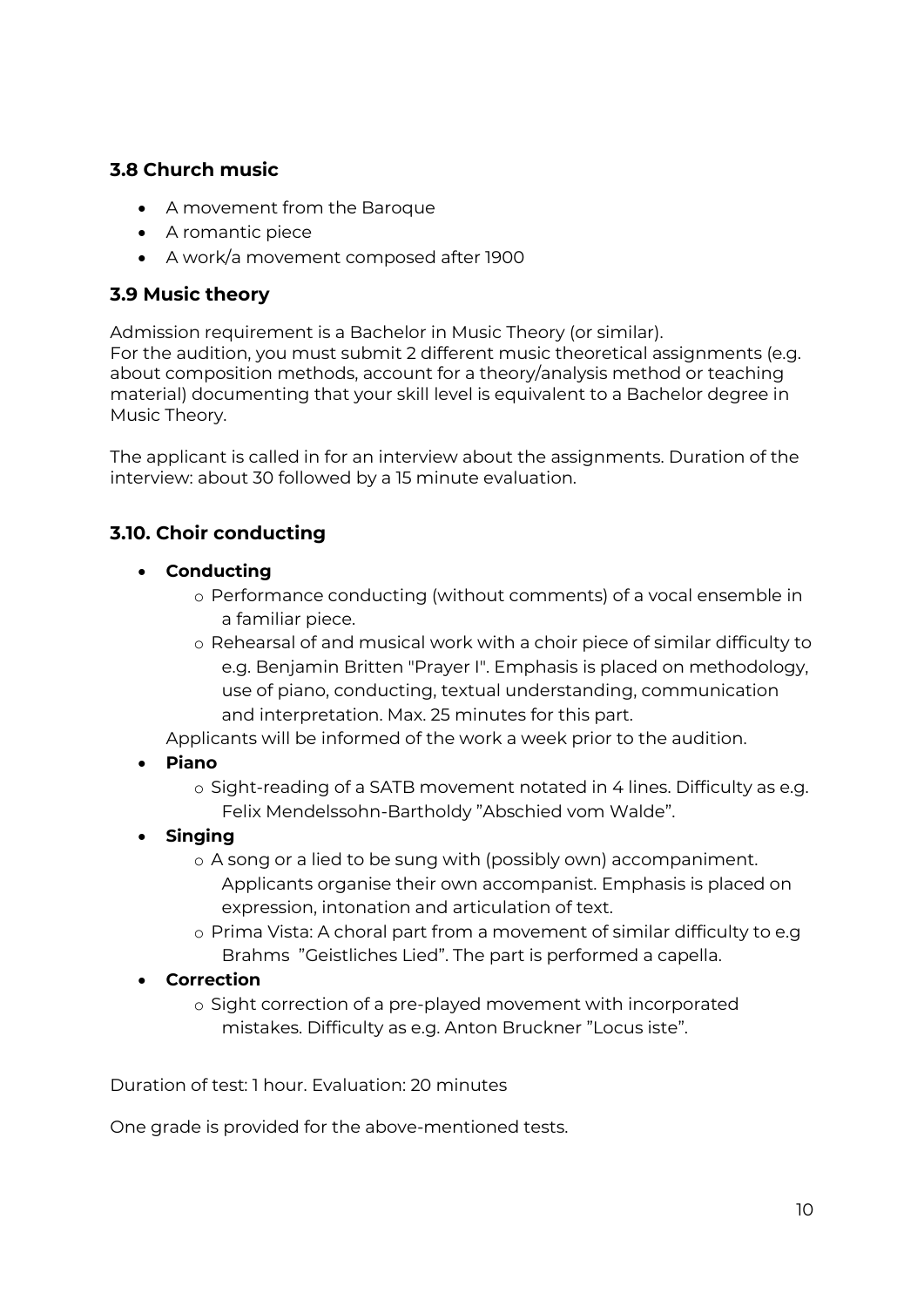# <span id="page-10-0"></span>**3.11 Ear training teacher**

1) Own ear training skills

#### **Oral examination**

#### *Reading of rhythm*

One or more rhythm assignments that may contain polyrhythmic time as well as discordant or changing time.

#### *Reading melody/sight singing*

One or more assignments that may be a romantic song with accompaniment or an unaccompanied free-tonal/atonal part e.g. from a choir movement or a combination assignment (singing/playing).

#### *Harmonic analysis*

Functional analysis of chorale, melody with accompaniment or similar mainly homophone movement.

#### *Auditive analysis*

Account for formal, melodic, harmonic, rhythmic and other connections in a preplayed movement handed out on CD and based on handed out questions.

Preparation time: 30 minutes. Duration of test, including evaluation: about 30 minutes.

#### **Written examination**

#### *Dictation*

The assignment is handed out on CD with appurtenant assignment sheet. Minimum 2 parts (melody and bass) and harmonic analysis (function) must be written down. This is a two hour proctored examination in a room with a CD player and instrument.

Emphasis is placed upon convincing performance, both professionally and musically in the evaluation of own ear training skills.

2) Test in special keyboard skills

- 1. A list with ten strophic songs which must be played without access to a score and with chords in two keys is submitted in advance. Examiners choose 1-2 songs from the listed keys for the test.
- 2. Secunda vista performance of a fairly easy piano movement (difficulty similar to e.g. Schumann: Erster Verlust)
- 3. Secunda vista transposing of a fairly easy piano accompaniment (difficulty similar to e.g. Weyse: Fuglen sang paa Kviste)
- 4. Secunda vista singing to own accompaniment (difficulty similar to e.g. Schubert: Heidenröslein)

30 minutes of preparation will be given for the secunda vista assignments. Duration of test, including evaluation: about 30 minutes.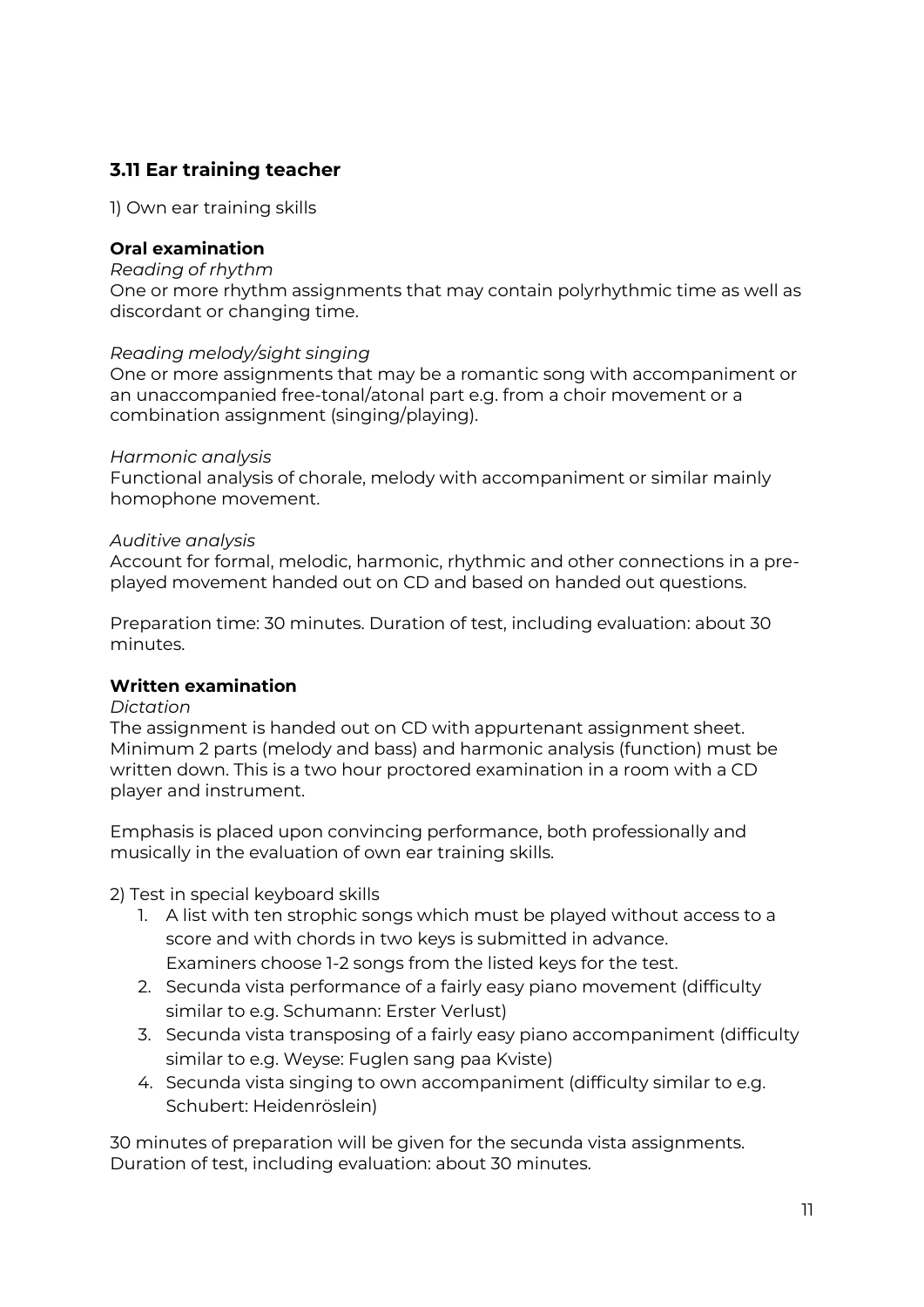Emphasis is placed upon convincing performance, both professionally and musically in the evaluation of special keyboard skills.

#### C) Tuition

Applicant demonstrates his/her teaching skills with own group or provided group. Working with rhythm, melody and harmony must be included in the demonstration.

Duration: maximum 20 minutes. The test is concluded with a short interview.

Emphasis is placed on the ability to communicate and propagate as well as on musical and teaching preparation in the evaluation.

Three grades, one for each main area.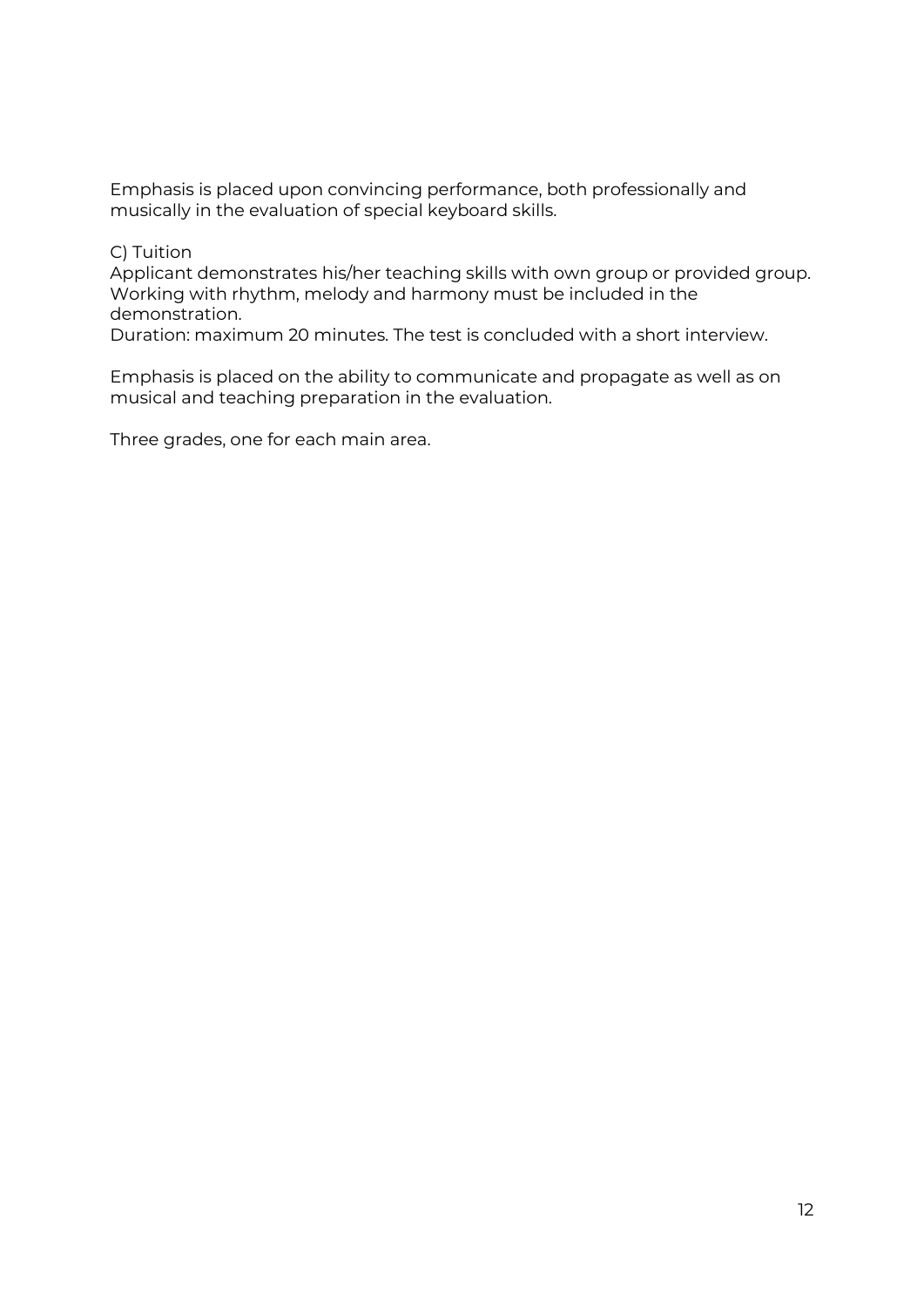# <span id="page-12-0"></span>**4 Master's degree in Rhythmic Music**

# <span id="page-12-1"></span>**4.1 Master's degree in Rhythmic Music, Performer (Aarhus)**

Applicants must sit the following test in their main instrument: Concert and practical test.

Test for all applicants take place during week 6.

#### **Evaluation criteria**

The evaluation should reflect the applicant's possibility to reach the objectives of the education in question.

Test in main instrument: Concert

• Applicants play/sing self-chosen tunes with own group brought in. At least one of the tunes is played with a small group (no more than 3 accompanists). Improvisation must be a part of the test. The applicant must perform the concert without scores and the concert may last up to 10 minutes.

In the assessment, emphasis is placed on the applicants' independent musical and artistic profile.

Marking and evaluation: External marking. Grade with a short oral explanation.

Practical test

- Brief solo piece lasting maximum 2 minutes: Applicants play an unaccompanied, self-chosen and prepared piece that focuses on one or more musical/technical skills.
- Rehearsal by ear: A musical piece relevant for the instrument in question is rehearsed and performed with a predetermined pianist. Improvisation over chosen parts of the work.
	- o Guitarists and pianists learn themes and chords
	- o Wind players and singers learn themes. Singers will receive a text.
	- o Bass players learn ostinati and chords.
	- o Drummers and percussionists learn rhythmic markings and breaks.
- Playing from a score: A relevant notated part for the instrument in question is played with the accompaniment of a predetermined pianist.
- Accompaniment from figuration: Applicants accompany and improvise over a written chord progression.
	- o Singers and wind players make guidelines as accompaniment.
	- o Drummers and percussionist play a self-chosen basic figure and play notated breaks and markings.

Total duration of the practical test: about 10 minutes.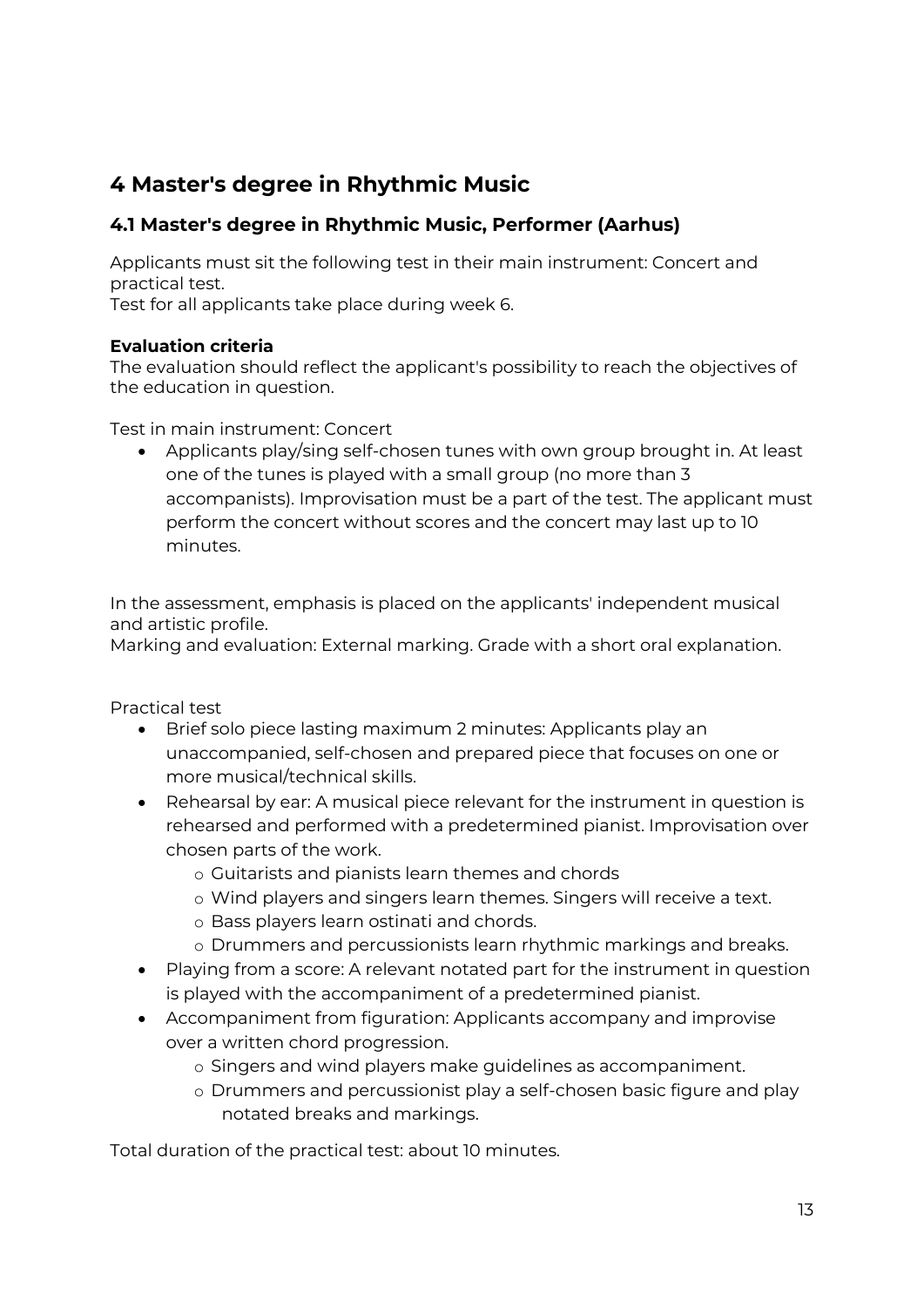All elements in the test count equally towards the final assessment. Marking and evaluation: Internal examiner. Grade with a short oral explanation.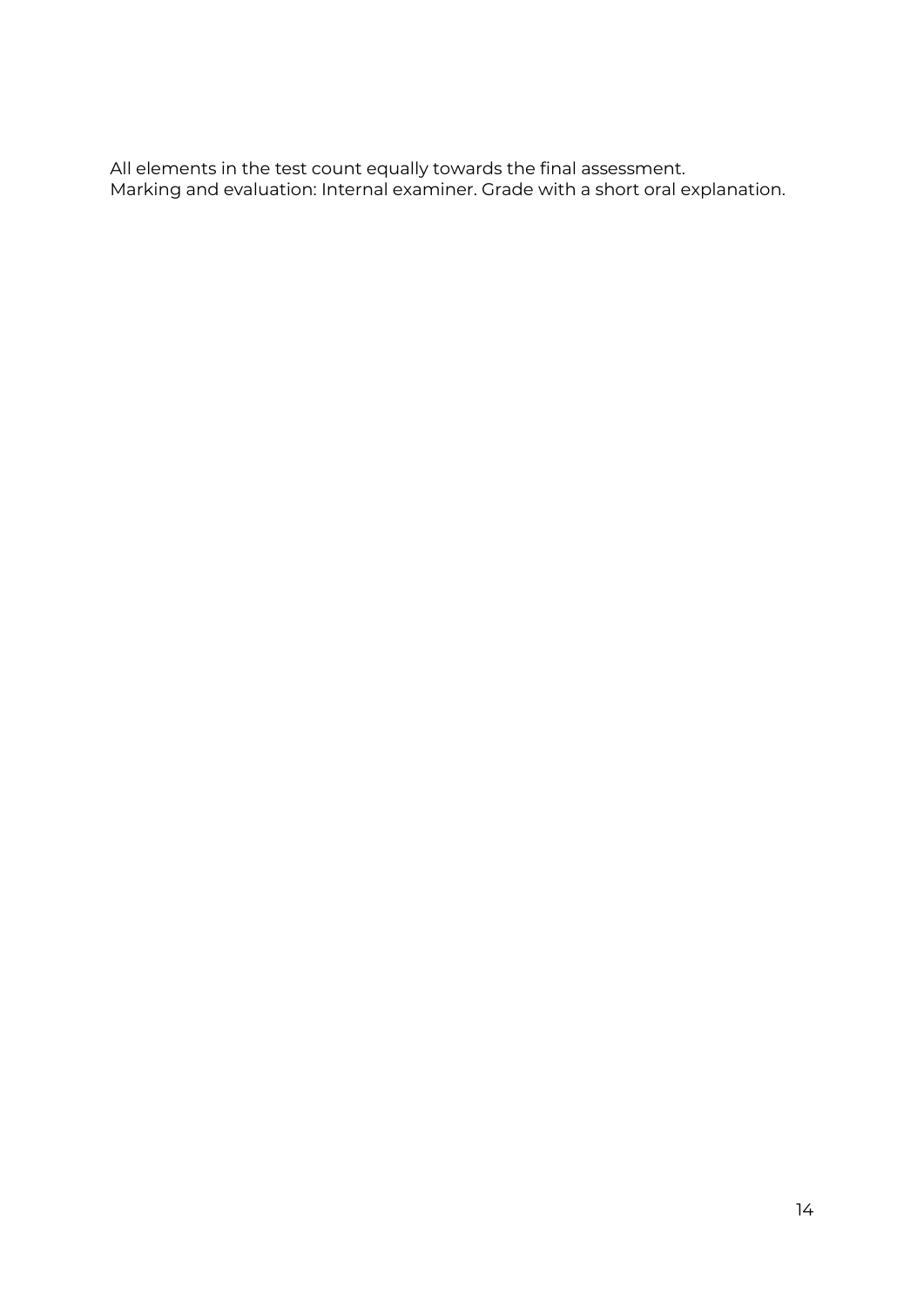# <span id="page-14-0"></span>**4.2 Master's degree in Rhythmic Music, Music Teacher (Aarhus)**

The Master programme in Rhythmic Music, music teacher is a continuation of an education course for in-house applicants from RAMA with a bachelor degree in Rhythmic Music (RM), Rhythmic Music and Movement (RMB) or General Music Education (AM).

Applicants from within The Royal Academy of Music with a relevant degree and relevant exam in main instrument will not need to take any further test, but apply directly for admission to the Master's degree in Music.

Applicants from outside The Royal Academy of Music with a relevant degree who are unable to document sufficient level in main instrument must sit the following tests:

Test in main instrument: Concert

• Applicants play/sing self-chosen tunes with own group brought in. At least one of the tunes is played with a small group (no more than 3 accompanists). Improvisation must be a part of the test. The applicant must perform the concert without scores and the concert may last up to 10 minutes.

In the assessment, emphasis is placed on the applicants' independent musical and artistic profile.

Marking and evaluation: External marking. Grade with a short oral explanation.

Music pedagogical practice

 A self-chosen piece: The applicants demonstrates a pedagogical situation. The applicant's own group is used for the test. Duration: about 10-15 minutes.

The examiners weight the applicant's ability to communicate music and to structure, as well as to their potential as teachers. Marking and evaluation: Internal examiner. Grade with a short oral explanation.

#### **Evaluation criteria**

The evaluation should reflect the applicant's possibility to reach the objectives of the education in question.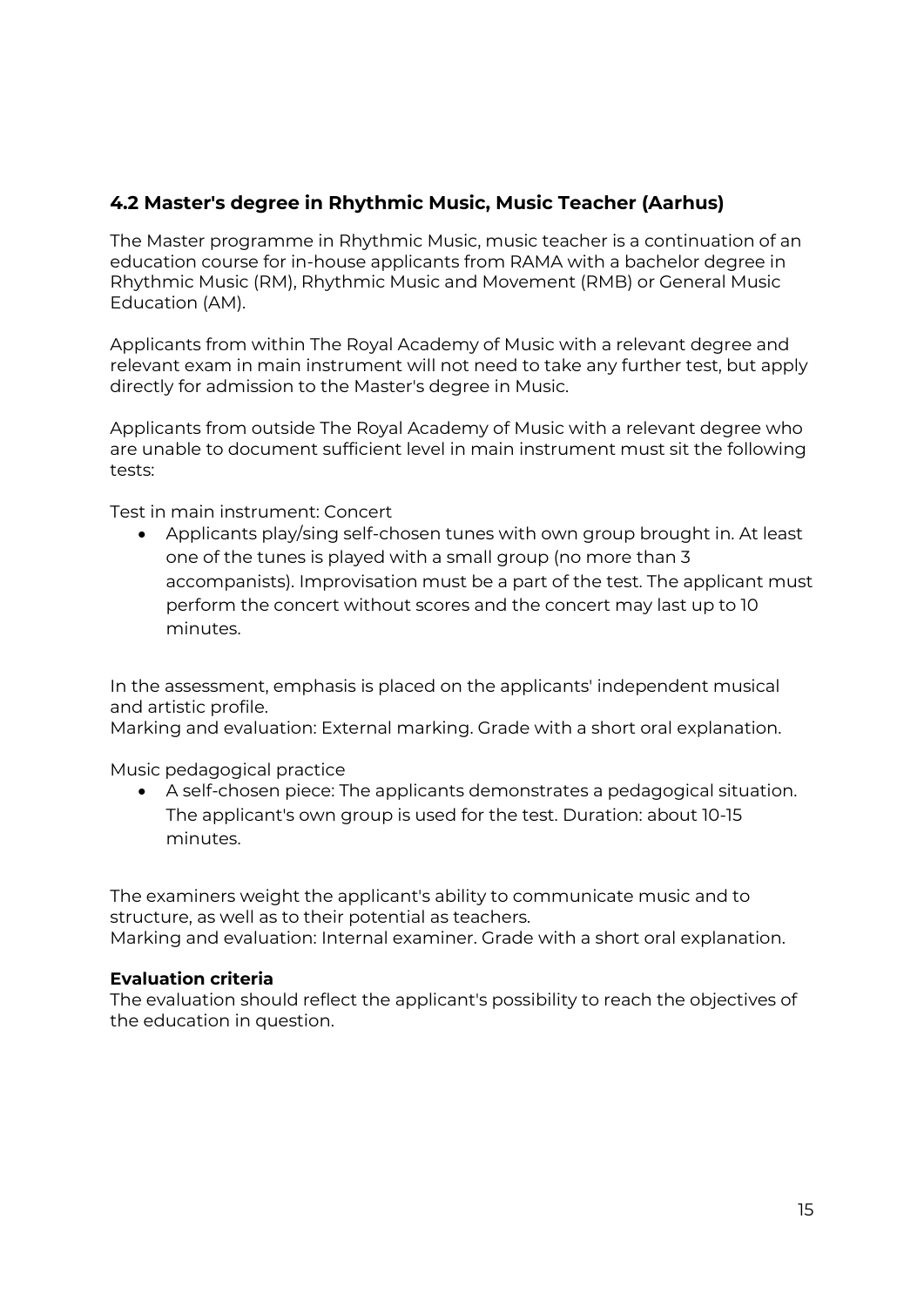# <span id="page-15-0"></span>**4.3 Master's degree in Music, General Music Education (Aarhus)**

In General Music Education, you can apply with the following main subjects:

- Rhythmic or classical main instrument
- Conducting subjects e.g. classical or rhythmic choir conducting, music conducting, ensemble conducting or elementary music pedagogy

#### **Applicants from within The Royal Academy of Music**

Applicants from within The Royal Academy of Music with a relevant degree and relevant exam in main instrument and conducting subject will not need to take any further tests.

#### **Applicants from outside The Royal Academy of Music**

Applicants from outside The Royal Academy of Music must take the following test:

Concert

• Applicants play/sing two self-chosen tunes with own group brought in. The concert must be no longer than 10 minutes.

Marking and evaluation: External marking. Grade with a short oral explanation.

Music pedagogical practice

 A self-chosen assignment, where the applicant demonstrates a teaching situation with children and/or adults. The applicant's own group is used for the test. Duration: about 10-15 minutes.

The examiners weight the applicant's ability to communicate music and to structure, as well as to their potential as teachers. Marking and evaluation: Internal examiner. Grade with a short oral explanation.

#### **Evaluation criteria**

The evaluation should reflect the applicant's possibility to reach the objectives of the education in question.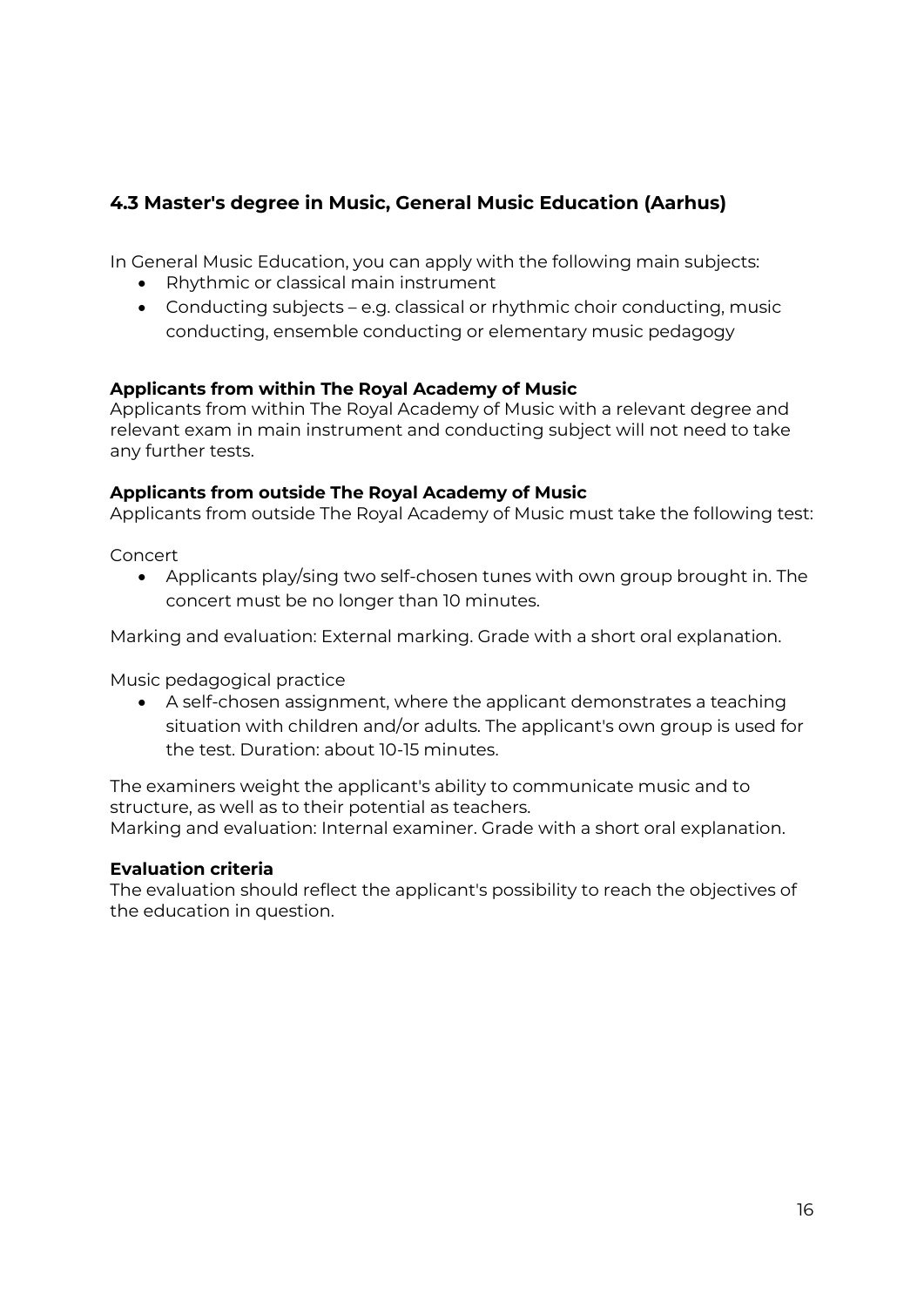# <span id="page-16-0"></span>**4.4 Master's degree in Rhythmic Music, Aalborg**

#### **Applicants from within The Royal Academy of Music**

Applicants from within The Royal Academy of Music with a relevant degree and relevant exam in main instrument will not need to take any further test, but apply directly for admission to the Master's degree in Music.

#### **Applicants from outside The Royal Academy of Music**

Applicants from outside The Royal Academy of Music must take the following test:

#### **Test in main instrument: Concert**

- The applicant must play self-chosen tunes on their main instrument with their own band brought in.
- At least 2 accompanists must participate in the concert
- Improvisation must be a part of the test.
- The applicant must perform the concert without scores and the concert may not last longer than 10 minutes.

#### **Evaluation criteria**

The evaluation should reflect the applicant's possibility to reach the objectives of the education in question. In the assessment, emphasis is placed on the applicants' independent musical and artistic profile. The course gives no advance priority to certain styles.

#### **Marking and evaluation**

External marking. Grade with a short oral explanation.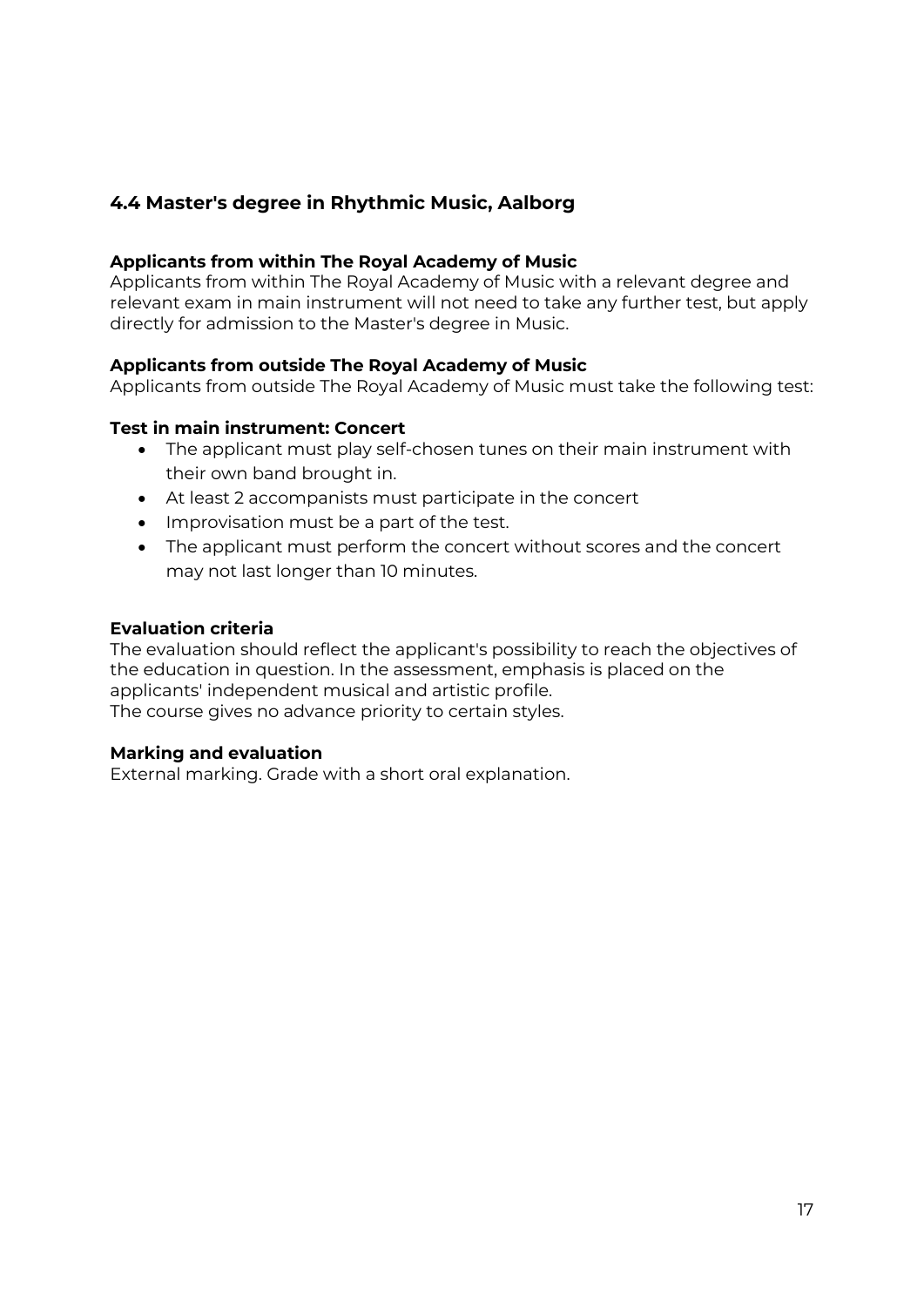# <span id="page-17-0"></span>**4.5 Master's degree in Innovative Choir Leading, Aalborg**

The audition is organised in such a way that it will give the broadest possible image of the musical background and pedagogical skills of the applicant. Part of the tuition will take place via the internet, where students and teaches from different countries meet, and therefore the audition may take place via the internet. This is optional.

### **Main subject exam in Rhythmic Choir Leading**

The applicant works with a vocal ensemble at intermediate/advanced level , consisting of at least 12 singers and at least 4 voices. It is optional if the applicant wishes to show up in Aalborg with his/her own vocal ensemble or conduct the audition via a video recording as described below.

#### **Content**: (30 minutes).

- a) Self-chosen concert piece with focus on the musical expression.
- b) Detail work (e.g. intonation, dynamics, sound, groove) of an already rehearsed piece, different in expression and style from the concert piece.
- c) A set assignment for rehearsal with the choir (at least one week of preparation time).

No later than two weeks before the audition/video recording, the applicant submits his/her thoughts concerning planning and content of the main audition to the study administration. Copy of material (scores, lyrics, etc.) to be used for the audition must be submitted as a pdf.

If the applicant chooses to conduct the audition via video recording, the requirements for the content is as described above.

The technical requirements:

The audition must be recorded with 2 fixed cameras in HD quality and with good sound in stereo. Breaks in the recording is not allowed, so the submitted material must be one combined and unedited recording from beginning to end lasting 30 minutes.

Camera angles:

- 1) From the "audience" point of view, so that you can see the entire choir facing the camera.
- 2) The conductor from the side in full figure.

The study administration sets the date and format for the submission.

External examiner. Grade.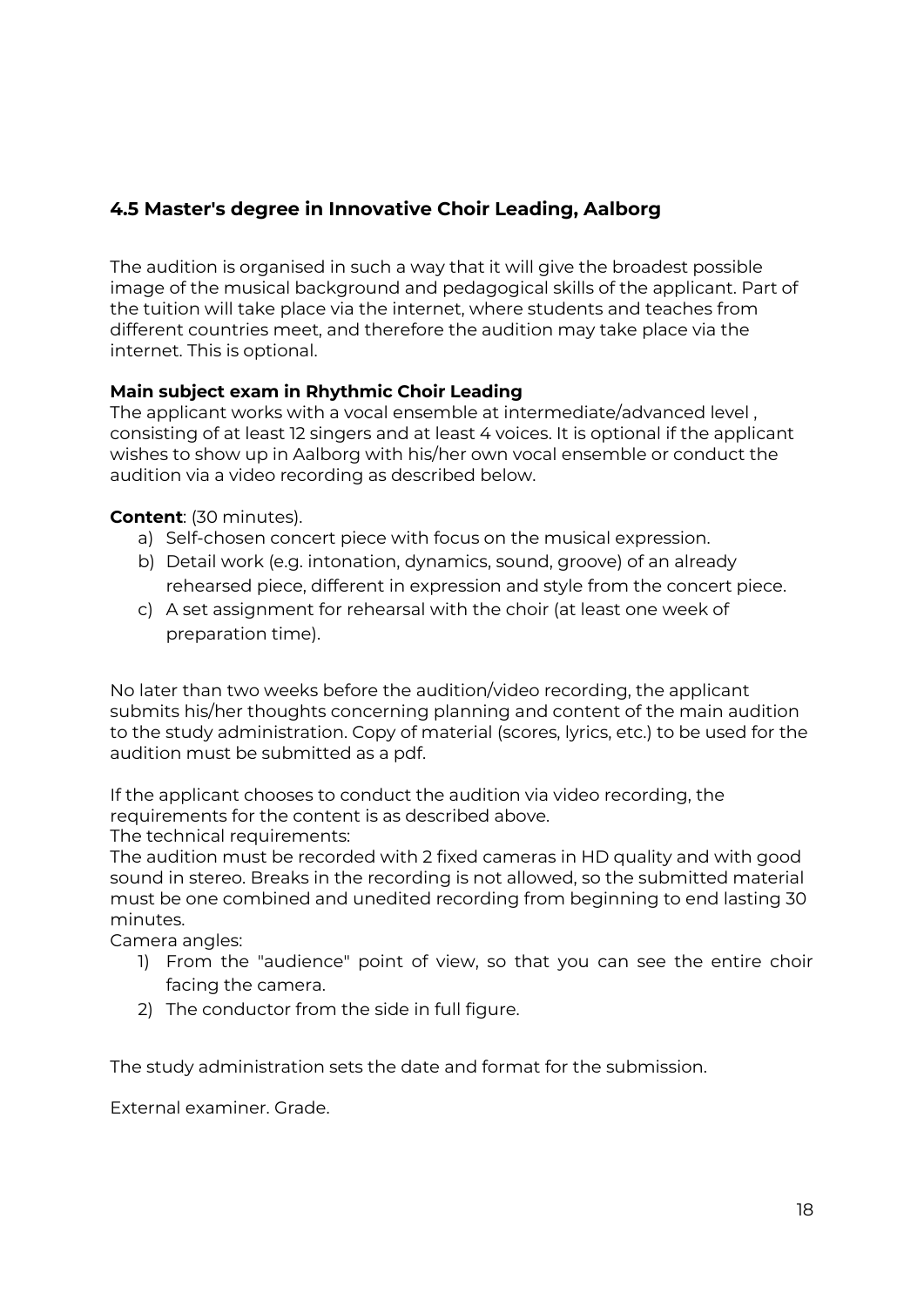### **Interview, singing and piano**: (30 minutes).

The applicant is interviewed based on the main audition. The interview may take place personally in Aalborg og via the internet upon the request from the applicant.

In connection with the interview, a test in piano and singing will be conducted.

#### **Content**

- Self-chosen song to own accompaniment on piano.
- Self-chosen piano piece (no singing).
- Secunda vista: Figuration accompaniment, sight-reading and singing. The assignment will be send via e-mail 45 minutes before the test.

If you the applicant chooses to conduct the audition via the internet, the following requirements must be met:

A piano, microphone, computer with headset and webcam as well as a cabled high speed internet connection (not Wi-Fi) must be available.

External examiner. Grade.

One grade is given for the main audition and one overall grade is given for selfchosen song and self-chosen piano piece and one grade is given for secunda vista.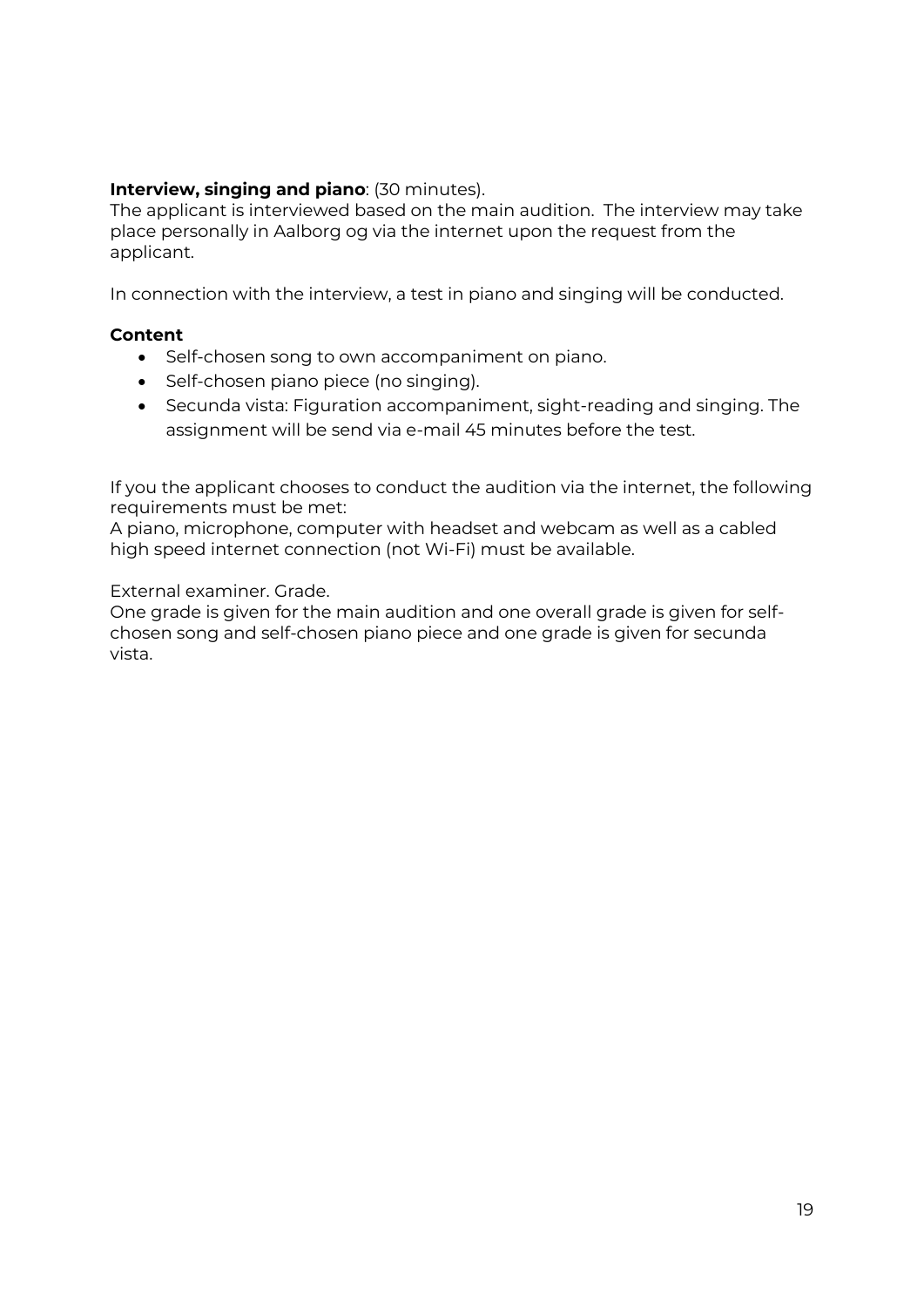# <span id="page-19-0"></span>**5 Master's degree in Composition (Aarhus)**

### <span id="page-19-1"></span>**5.1 Master's degree in Electronic composition**

The applicant must submit maximum 20 minutes audio recording of compositions composed and produced by the applicant with the application form. Information about place of production, equipment used and any other contributors must appear clearly, as well as a short description of the submitted compositions.

Please account for relevant experience, former education and ambition/motivation for applying in the application.

The compositions submitted are evaluated by a panel of examiners after which a number of applicants are called for a personal interview with the panel. Applicants, who are not invited for an interview, will receive an e-mails with their grade and an offer for a short feedback via phone.

These applicants will be requested to do a set assignment by the panel of examiners prior to the interview. The assignment will be included in the call for the interviews and must be submitted about a week before the interview. Deadline for submitting the assignment and practical information are provided with the assignment.

Evaluation criteria

The evaluation should reflect the applicant's possibility to reach the objectives of the education in question.

#### **Personal interview**

The applicant plays a short excerpt of own choice from the submitted compositions.

The applicant describes how the chosen composition was produced, including which software and hardware was used and how they were used.

The applicant elaborates on the artistic ideas behind the production, including frame of reference, sources of inspiration, historical context, target group and venues. The applicant must then account for the set assignment.

The interview is concluded with questions from the examiners about the presentation and the submitted application.

The applicant may distribute lyrics, drawings, scores or screenshots on paper. A whiteboard will be available.

At the personal interview, special emphasis is placed on the applicant's ability to reflect aesthetically, ability to use electronics in an artistic connection as well as the applicant's general study ability.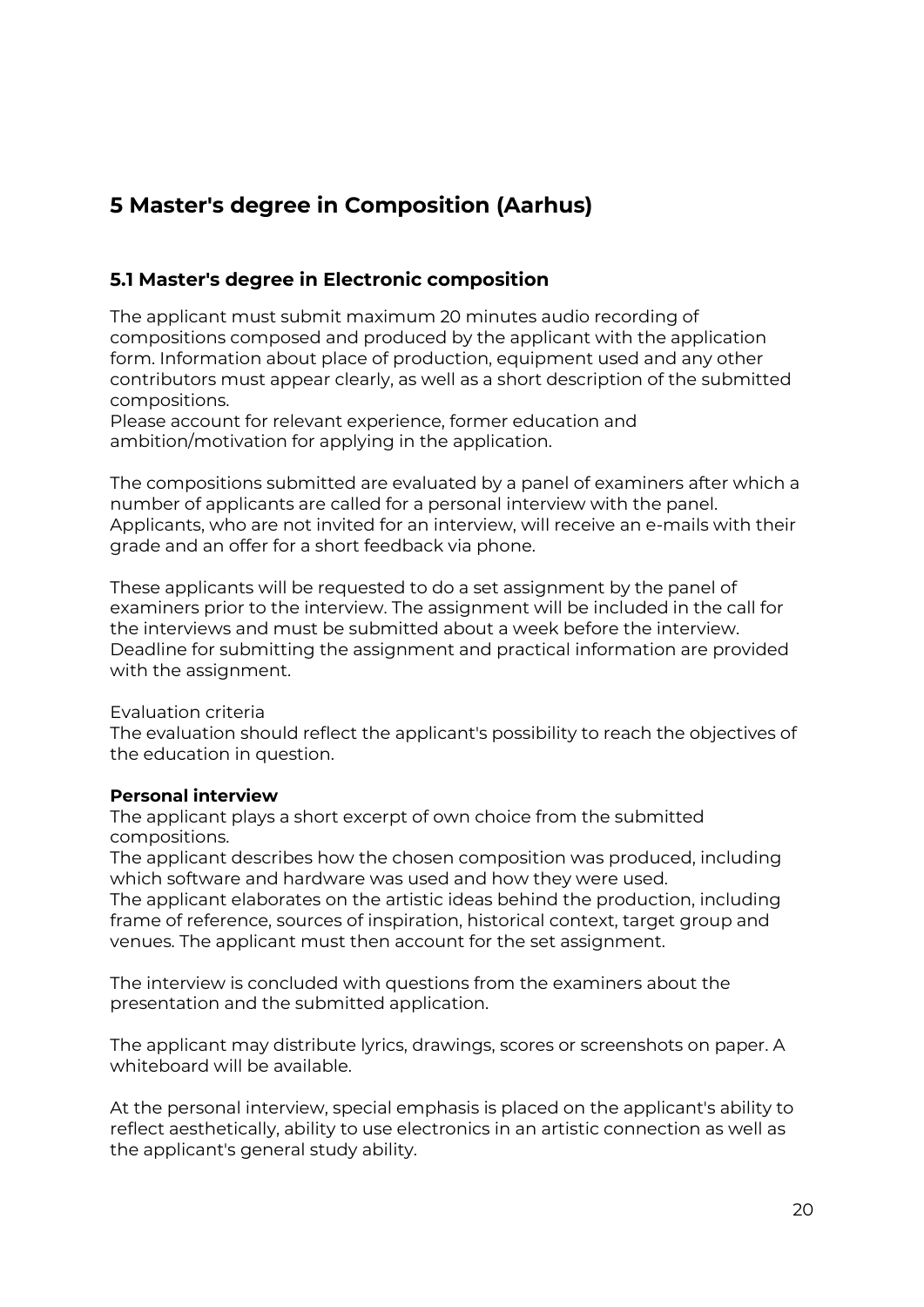Duration of the interview: 25 minutes. Evaluation and feedback: 20 minutes. After the interview a short oral feedback and a grade is provided.

#### **Acceptance after examination**

Based on a comprehensive assessment of the results of the entry audition, the most qualified applicants will be accepted to the course. Due to the limited number of studentships, the Royal Academy of Music may have to reject applicants even if they have passed the audition.

#### **Evaluation criteria**

The evaluation will reflect the applicant's possibility to reach the objectives of the education in question.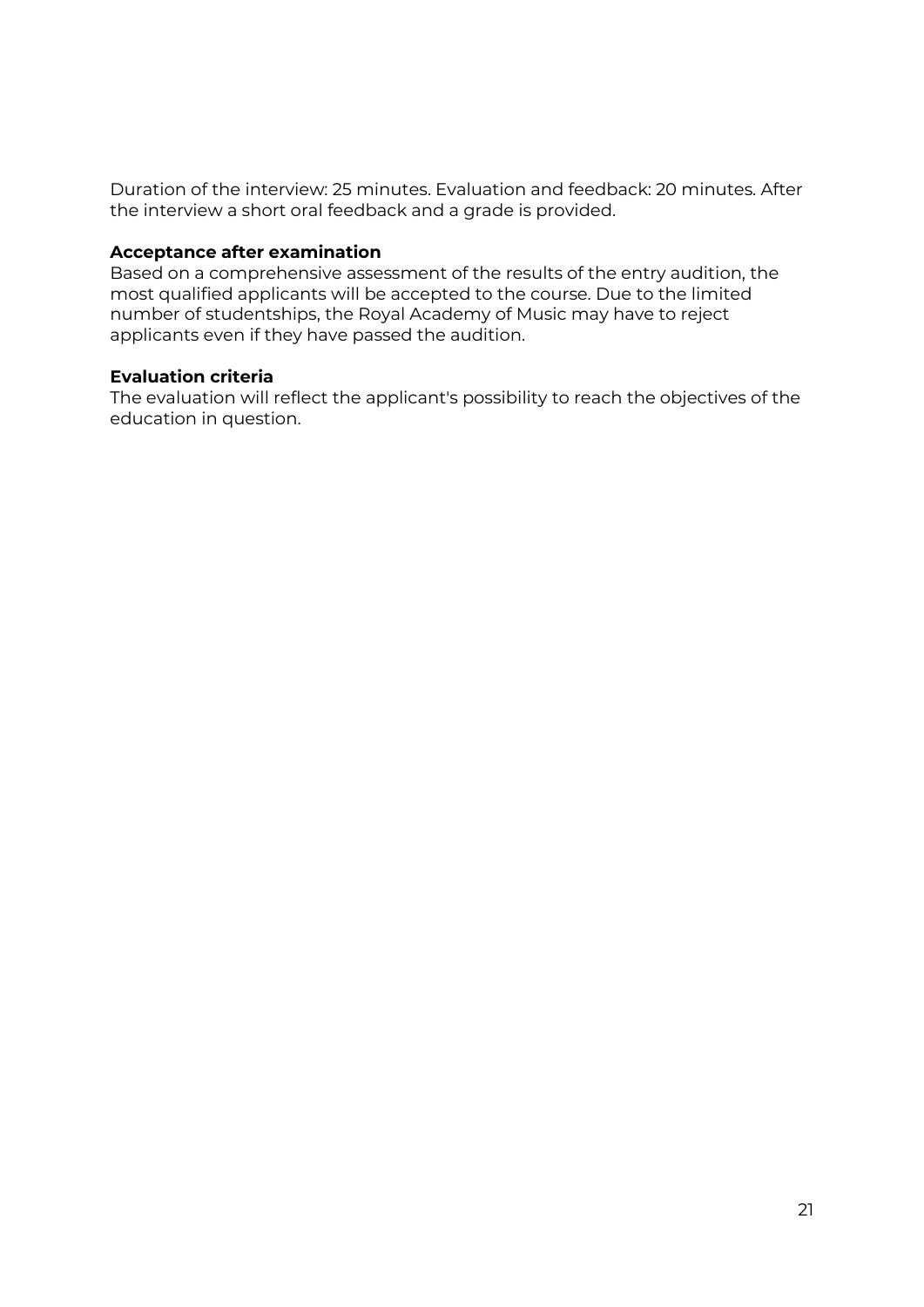# <span id="page-21-0"></span>**5.2 Master's degree in Songwriting (Aarhus)**

The following must be uploaded with the application:

- Three self-composed songs, including lyric sheet for the three songs.
- Separate work list with title, performers, duration and year for all submitted works as well as further information about producer/production, if possible
- Motivation for applying to the programme
- A short account for experience and previous work with songwriting.
- Copy of certificates and documentation of work experience

The songs submitted are evaluated by a panel of examiners after which a number of applicants are called for a personal interview with the panel. These applicants will be requested to perform a set songwriting assignment by the examiners prior to the interview. The assignment will be in the invitation to the interview.

Applicants, who are not invited for an interview, will receive an e-mails with their grade and an offer for a short feedback via phone.

#### **Entry audition (interview)**

The entry audition takes place as an individual interview lasting about20minutes. The applicant makes a short presentation (maximum 7 minutes) which illustrates

- artistic and craftsman qualities (e.g. a short music example)
- experience as a songwriter and within the music business as such
- ambitions for the programme

Then the set assignments is performed (live or recorded version). The examiners will then ask questions and the rest of the test will be a dialogue.

Duration of the interview: about 20 minutes followed by a 20 minute evaluation.

In the assessment, emphasis is placed on a powerful personal expression.

#### **Evaluation criteria**

The evaluation will reflect the applicant's possibility to reach the objectives of the education in question.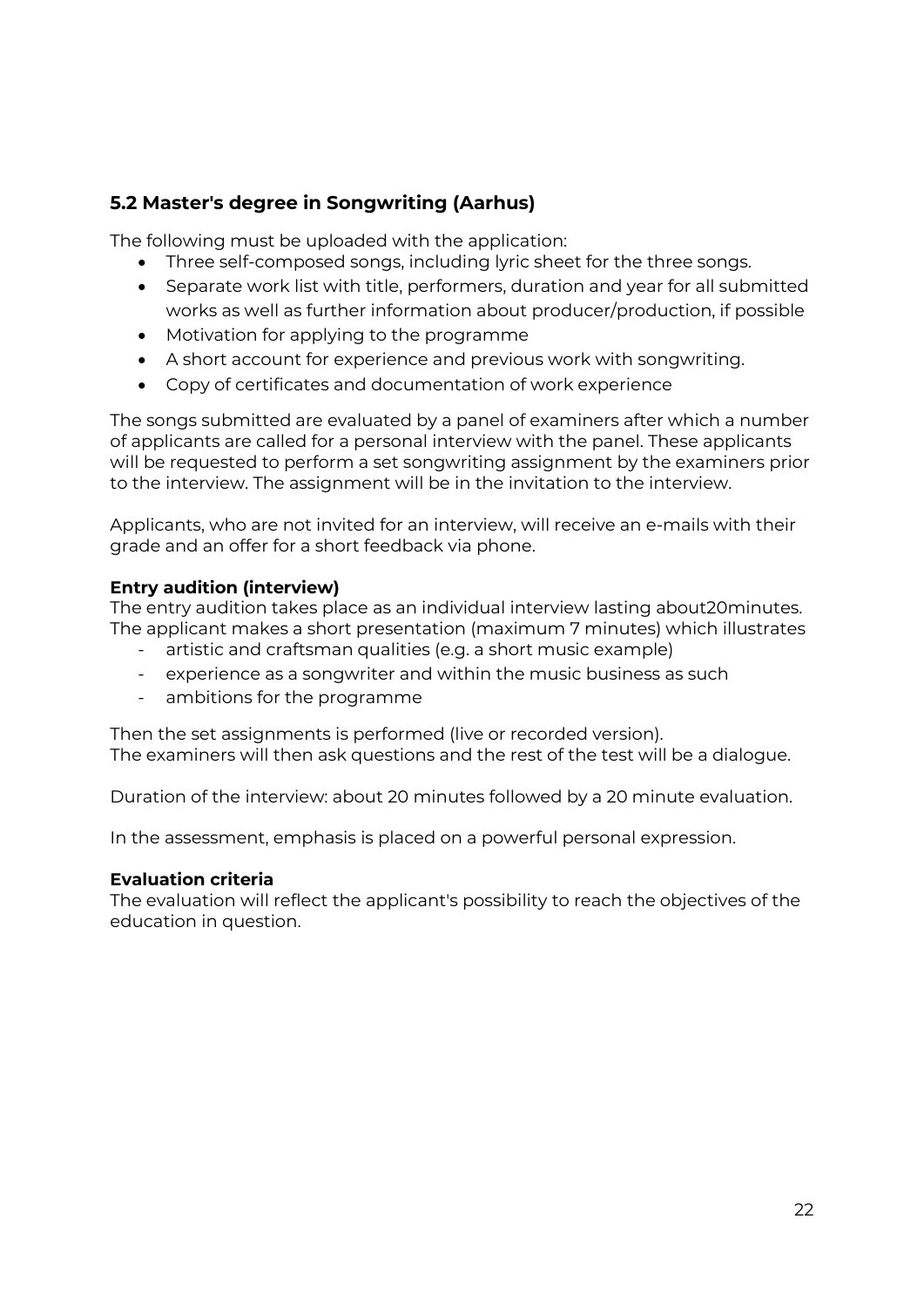# <span id="page-22-0"></span>**5.3 Master's degree in Classical composition**

The applicant must submit three to six compositions composed by the applicant with the application form. Artistic intention, place of performance (if any) and other relevant information is described in the description of compositions. Please account for former education, experience as a composer and ambition/motivation for applying in the application.

The applicant will be invited to an interview about the submitted compositions, in which the applicant begins with a short oral presentation of a composition of own choice. Duration of the interview: about 45 minutes followed by a 15 minute evaluation.

A thorough assessment of the applicant's prerequisites for admission to the course is given based on the interview, the application and the submitted compositions. The following areas are included in the assessment:

- The artistic quality of the compositions, including originality, creativity, emotionality, contemporary relevance, etc.
- The craftsmanship quality of the compositions, including elements such as form, instrumentation, arrangement, etc.
- The written application, including motivation, study and professional aims, the artistic and professional qualifications of the described project areas, etc.
- The applicant's ability to analyse own compositions, praxis, artistic and cultural context, etc.